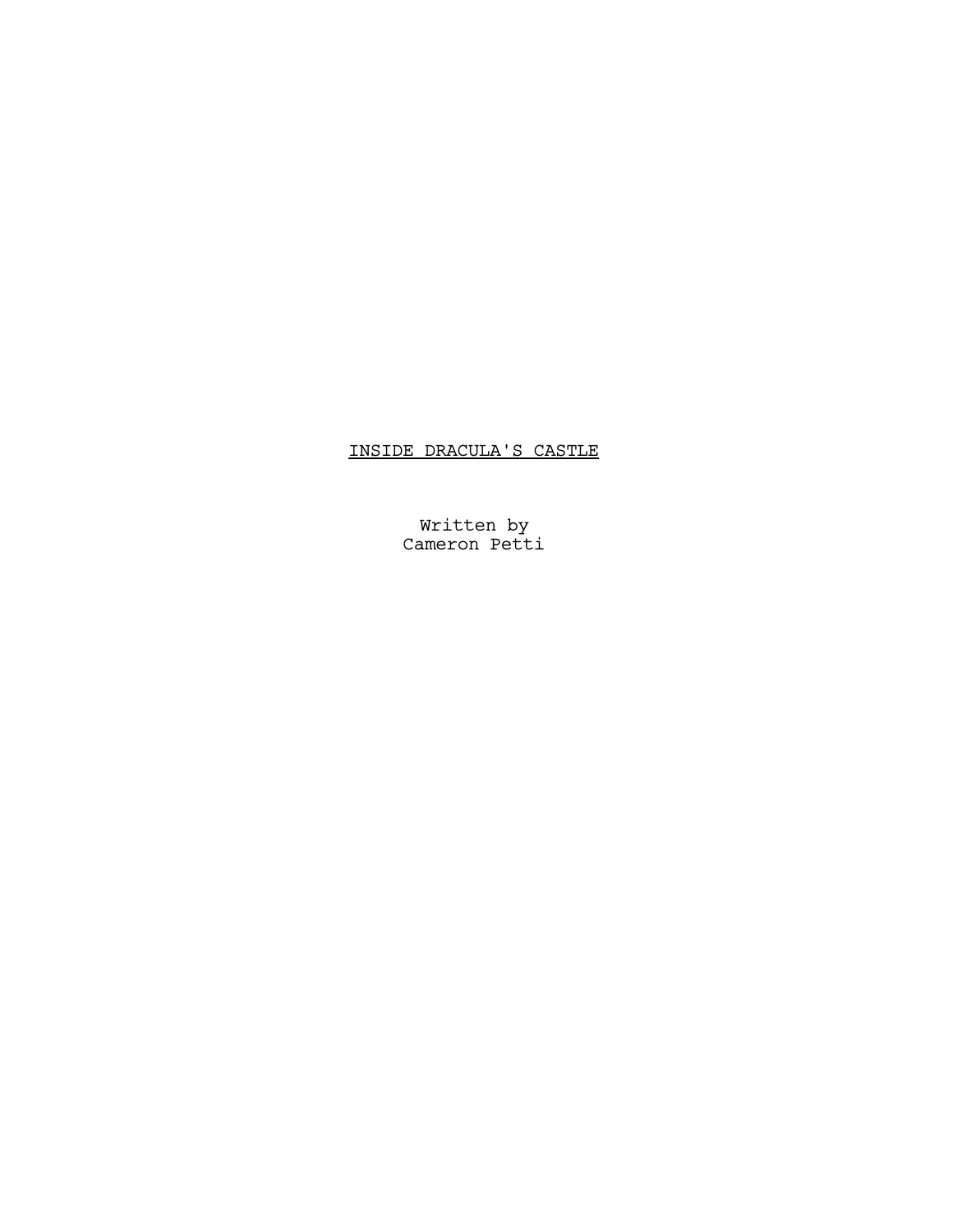Lights up on an empty room in Dracula's castle. There are entrances stage left and right. In the room, there is a table and chairs to stage left with a book on the table and a cape lying on the floor stage right. After a beat, ROY very slowly peaks into the room from the stage right doorway, checks the room with his flashlight, and decides to investigate further. As he creeps carefully into the room, nervously examining the space, GABE shouts from offstage.

# GABE (O.S.) HEY ROY, YOU SEE ANYTHING!?

Roy, tense with fear, jumps at the sound of Greg's voice.

ROY

Jeez!

At this, Greg walks into the room backwards, pointing his flashlight offstage and still looking into the previous hallway, absolutely oblivious of Roy, and runs straight into him. Roy falls over.

## ROY (CONT'D)

Oof!

Greg turns around to see Roy on the floor

GABE

Roy!? What are you doing on the floor!? We are supposed to be hunting vampires, not takin' naps!

ROY Well, maybe if we all just **looked where we were going!**

GABE Oh yeah? Well, maybe if we all just paid **attention to where other people were walking!**

ROY Yeah? Well, maybe if we all just were-were... **less stupid!**

At this, LANCE CASTLESTRONG enters with a flourish. He is an exaggerated version of the Indiana Jones, fortune hunter archtype, made larger than life by his track record of success and a stunningly large ego. No matter how much larger than life he is though, it does not make him a buffoon. He makes his way quickly to the arguing duo.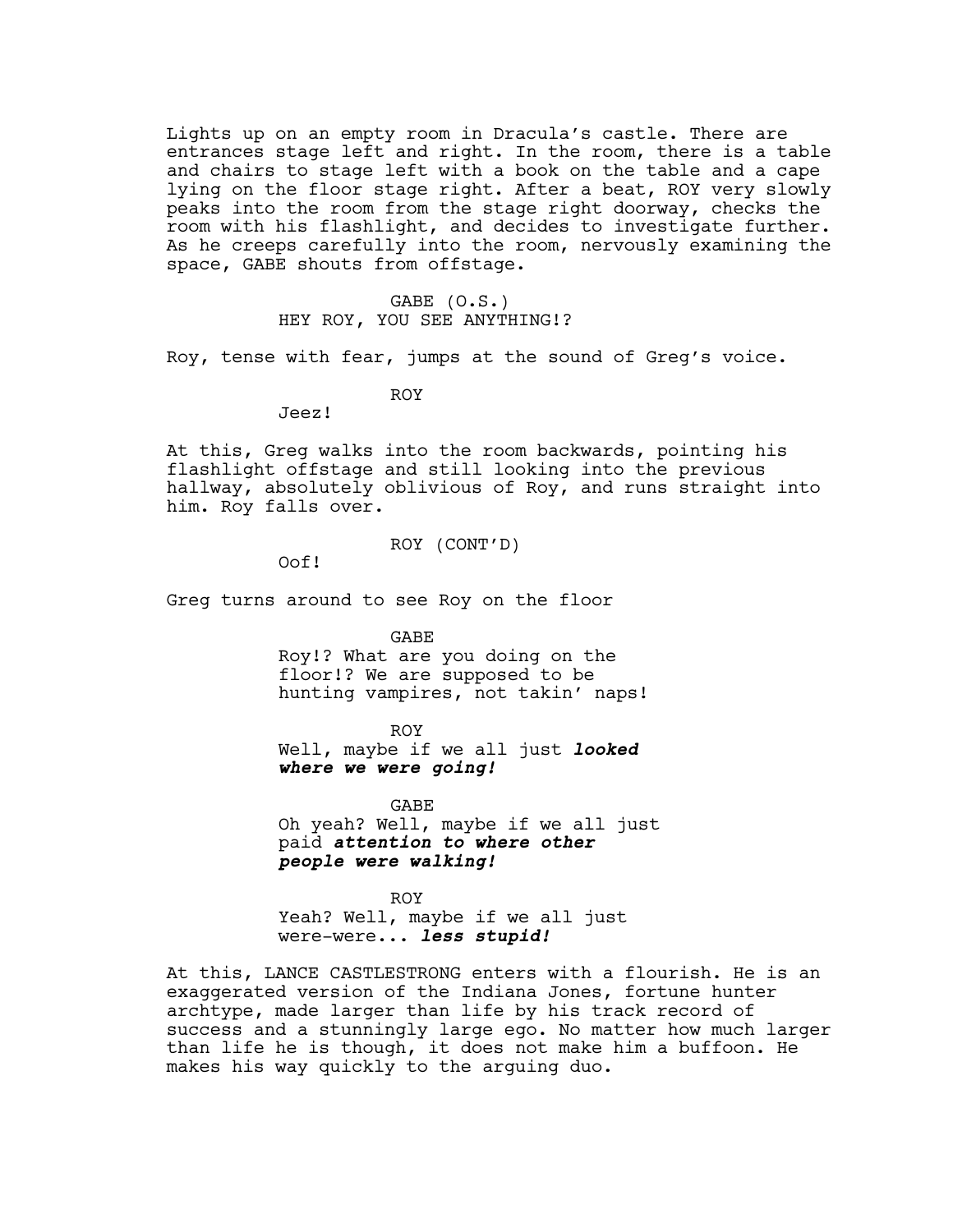CASTLESTRONG (in an angry whisper) **Will you keep it down in here!**

GABE (in full voice) Sorry boss, *Roy here-*

CASTLESTRONG (cutting him off while still whispering) -SUSH! Or would you rather have every single vampire wake up in their coffins and know exactly where we are!?

ROY

Yeah, but-

CASTLESTRONG

-No buts!

throughout this next speech, he slowly crescendos in volume

# CASTLESTRONG (CONT'D)

We are surrounded by the hoards of Dracula, our sworn enemy to the death, and by gum, *this* will be the day that the monster himself shall perish! We have traveled all across this continent, back and forth, forth and back, for mere whispers of his sickly pale visage. We have followed the flimsiest of leads just for the faintest whisper about his where... abouts. We have tracked the horrendous beast down, through the rain, and sleet, and snow. And now, now that we are **in his very castle,** I promise you that we shall catch him. Tonight. The three of us. If we work together! We can rid the world of this evil! This Darkness. We will be heroes! We will save the world! We will be humongously famous!

ROY I thought we already are...?

> CASTLESTRONG (by this point basically shouting) (MORE)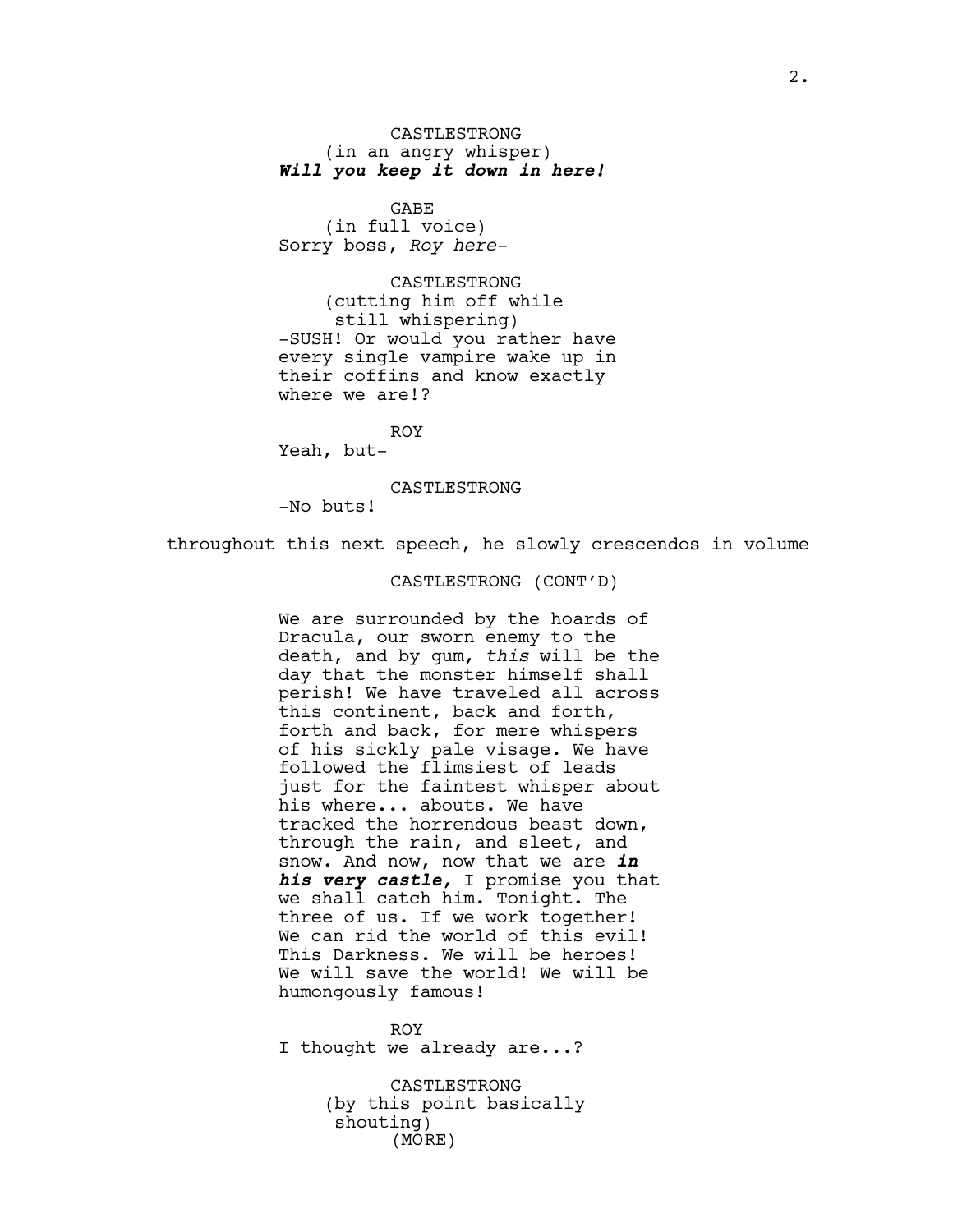Yes I am, but I will become more famous! Soon, everyone will know the name **LANCE CASTLESTRONG!** CASTLESTRONG (CONT'D)

At this, this is a medium volume groan from offstage left. The three hear this and all jump stage right in fear, with Lance trembling the most.

> CASTLESTRONG (CONT'D) (close to tears) Wh-wh-what was that!?

GABE I-I don't k-k-know....

ROY I-I-I th-think it was Dra-Dra-DRACULA!

CASTLESTRONG Will you two keep it down!

GABE AND ROY (in unison) Sorry boss!

CASTLESTRONG (regaining bravado) Sush! Now, it couldn't be the vampires, they won't be awake for another

Checks watch

CASTLESTRONG (CONT'D) Three hours. We have plenty of time!

GABE Unless one of us made too much noise...

He looks accusingly over at Roy.

ROY

Hey!

CASTLESTRONG Now, now, I'm sure it was merely the castle creaking. Just the wind.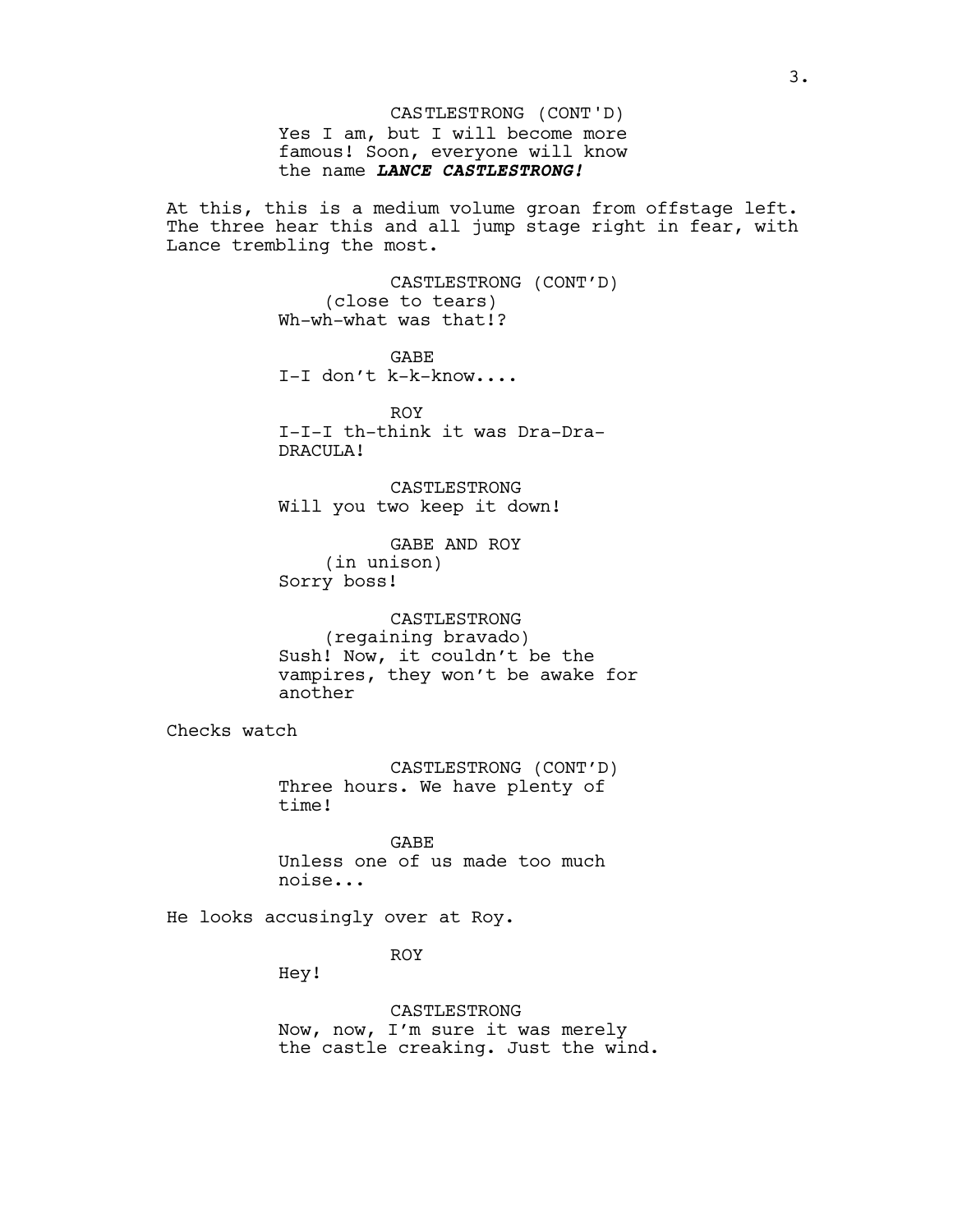ROY (in an attempt to reassure himself) Ok... just the wind.

CASTLESTRONG (back to his previous whispering) Now, we have to be very quiet. The vampires might be asleep, but who know what else is in here just waiting to jump out at us!

GABE Where should we go next Lance?

CASTLESTRONG Why, forward of course! Onwards towards glory!

He confidently points stage left, into the room. They all start moving in unison, however Lance stops midway through his first step, puts his foot back down, and let's Roy and Gabe walking together ahead of him by a few steps as they all peer around the room slowly, going over everything with their flashlights.

> CASTLESTRONG (CONT'D) Ok, now we're looking for some sort of something that will lead us to the vampires. A hidden switch, a book that when you pull it, it opens up a door. For that matter, pull on all of the candles too, just in case.

ROY (looking as a book on the table) I think I found something!

The other two hurry over to see what it is.

GABE "My Reflection and I" by Dr. Acula. Wait. This is just his autobiography.

CASTLESTRONG No! I already combed through that baby for hints and clues about how to defeat our fanged foe.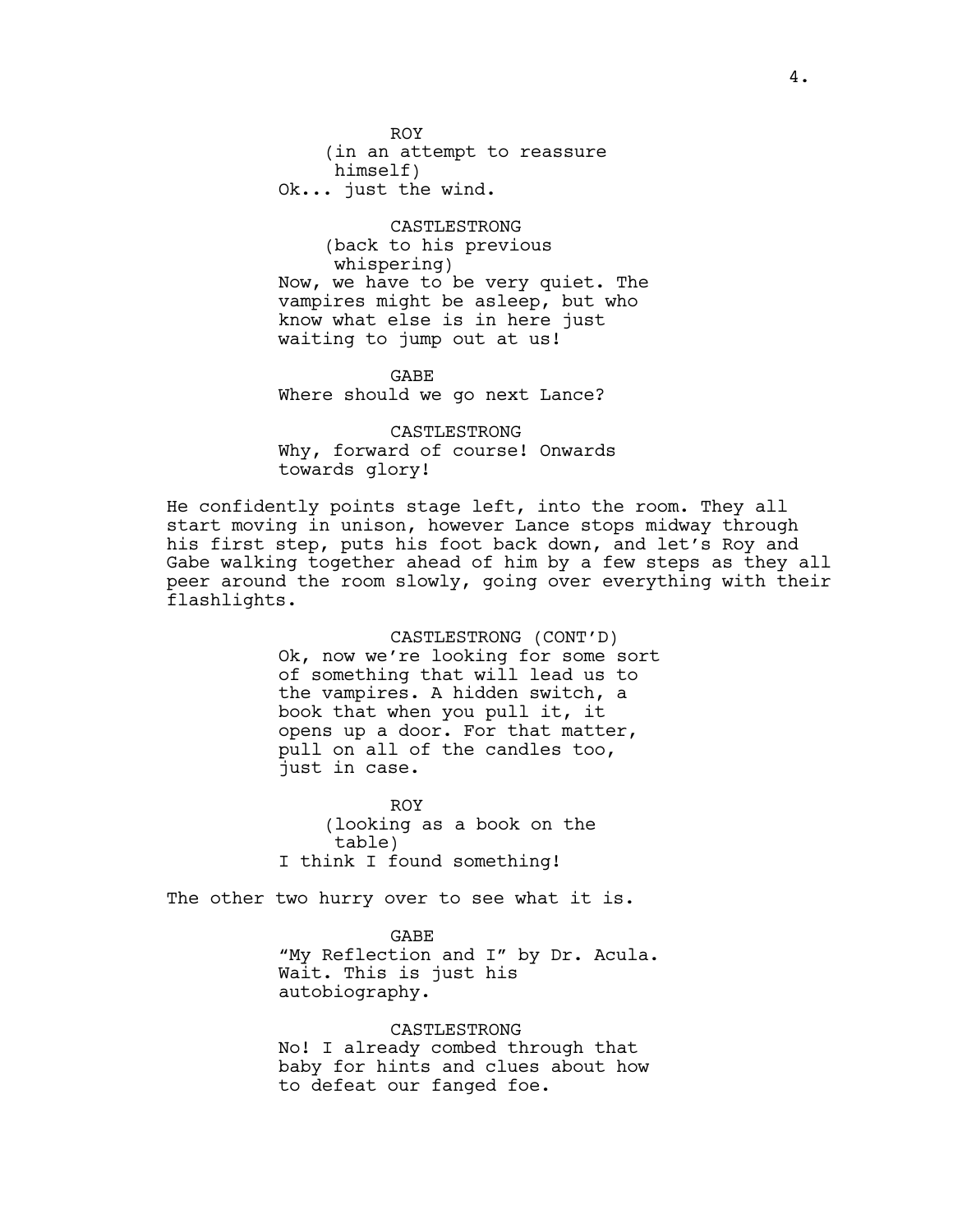ROY How was the read?

CASTLESTRONG Ok. I give it three and a half cloves of garlic out of five.

ROY (interested) Hmm...

Roy turns to put the book back on the shelf, but gets tangled up the cape that is lying on the floor. He yells as he falls and his landing makes a big impact.

> GABE Oh what'd you do now!?

Roy moans in pains loudly.

ROY I'm down! I'm down! Go on without me! Just let the vampires eat meeeee!

CASTLESTRONG

Oh, come now!

Castlestrong feels Roy's ankle, determining the damage. He then pulls Roy to his feet.

> CASTLESTRONG (CONT'D) Just a sore ankle.

Roy tests out his injured leg by hobbling around the room a little bit.

> ROY (sniffling) Y-yeah?

CASTLESTRONG (As if a caring father) You'll be just fine Roy. Just give a few minutes and it'll feel as good as new.

ROY

O-ok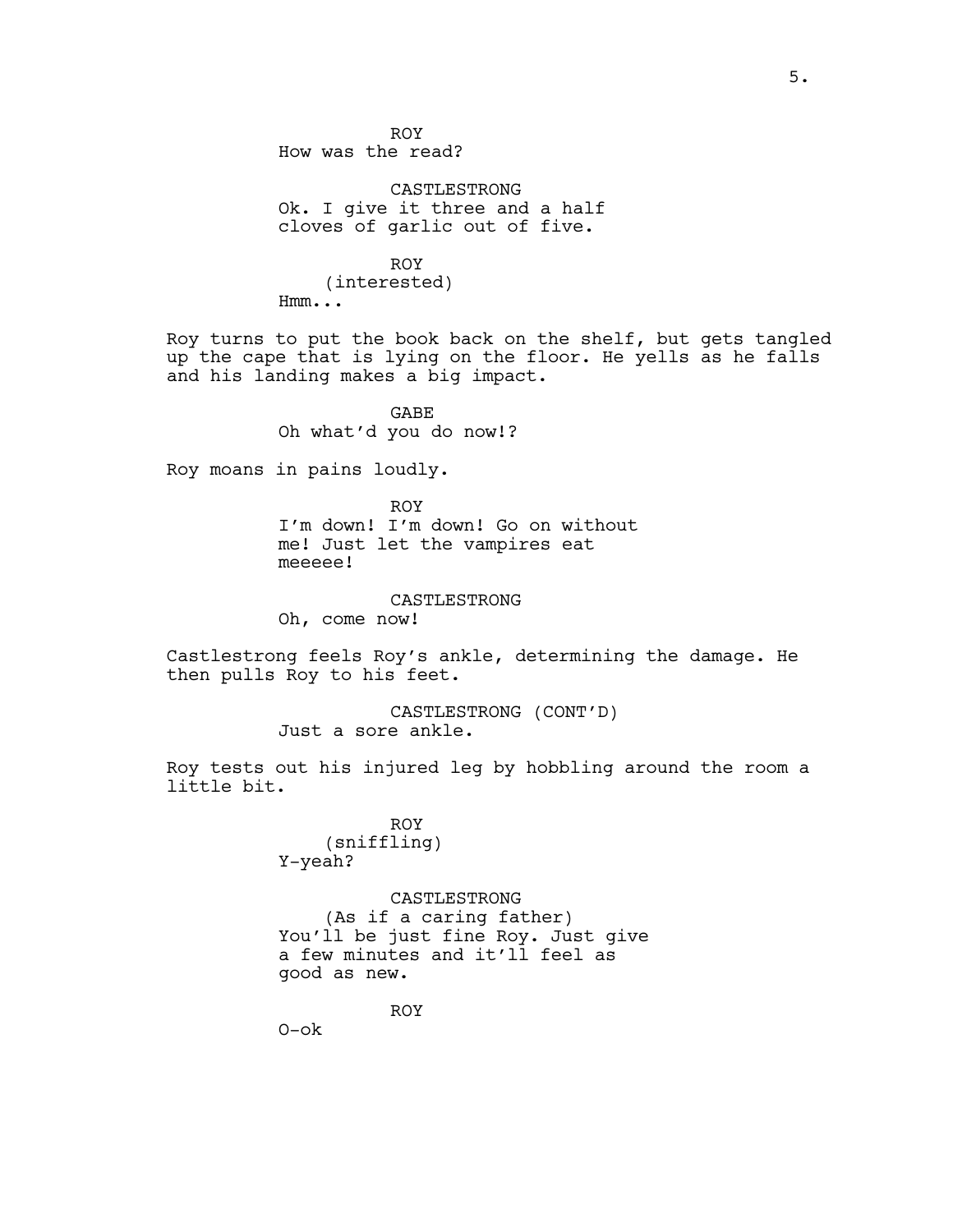GABE

Oh come on! You think you're tuff enough to face down the biggest baddest bad-guy after crying like that!?

ROY

I didn't cry!

GABE

Oh yeah!? Then what's that on your cheek!?

ROY

Holy water!

GABE

Oh yeah?

ROY

Yeah! And if you dont knock it off, I'm gonna make **your** face covered in more than just that!

GABE

Piff! I'd like to see you try! You can't take me on! You couldn't even take on Count Chocula, let alone **Dracula!**

CASTLESTRONG Cut it out you two!

GABE

Come on Lance! You and me are a thousand times better at vampire hunting than that wimp! Let's go on ahead, just you and me, and leave the cry-baby in the carriage!

ROY

Gabe!

#### GABE

You gotta be fearless if you're gonna be a vampire hunter! You gotta be brave! You can't let **anything** get in under your-

There is another moan from the left. This time louder. As soon as he hears the moan, Gabe lets out a blood-curdling (and very girly) scream, bolts over to the cape, throws himself underneath it, and lays there curled up and shivering with fright.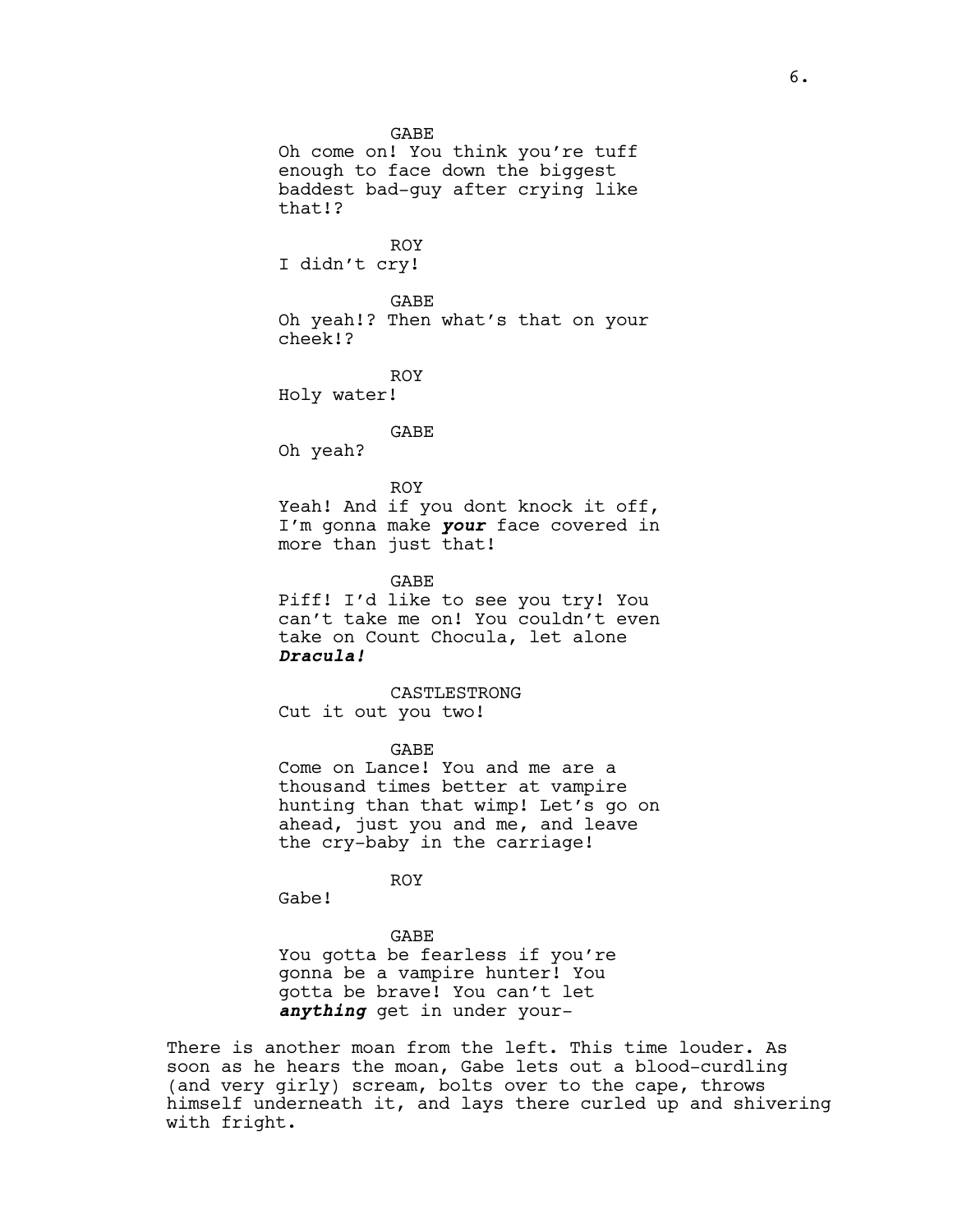The other two recoil, but not nearly as large as they both stand their ground. Roy and Lance are momentarily caught up checking for danger, but after making sure there is definitely nothing coming their way, it dawns on them where Roy is. They both turn to look at Roy shivering under the cloak.

> ROY (mocking Gabe) You have to be brave, huh?

CASTLESTRONG (amused by Gabe's actions) Now Roy, let's not be sore losers.

The mysterious groaning happens once more, the loudest it has ever been. Whatever has been making the sounds is directly outside the stage left door. With this, Roy and Lance join Gabe curled up on the ground, shivering violently in near pants-peeing fright. As they react, the groaning and moaning continues as it the tension builds. In addition to the noise becoming louder and more violent, there is the dull thunk of fists beating on the door to the room. The three hunters have to yell to be heard over the commotion outside of the door.

> ROY What **IS** that!?

GABE I don't know, but it sounds angry!

CASTLESTRONG It'll be OK, as long as you remember your training!

ROY Oh no! I can't remember what to do Lance!

CASTLESTRONG That's OK! Neither can I!

GABE

I DON'T WANT DRACULA TO SUCK MY BLOOD!

CASTLESTRONG NEITHER DO I!

GABE OH NO! IT BROKE DOWN THE DOOR!

With that, and a HUGE crash, THE MUMMY appears stage left!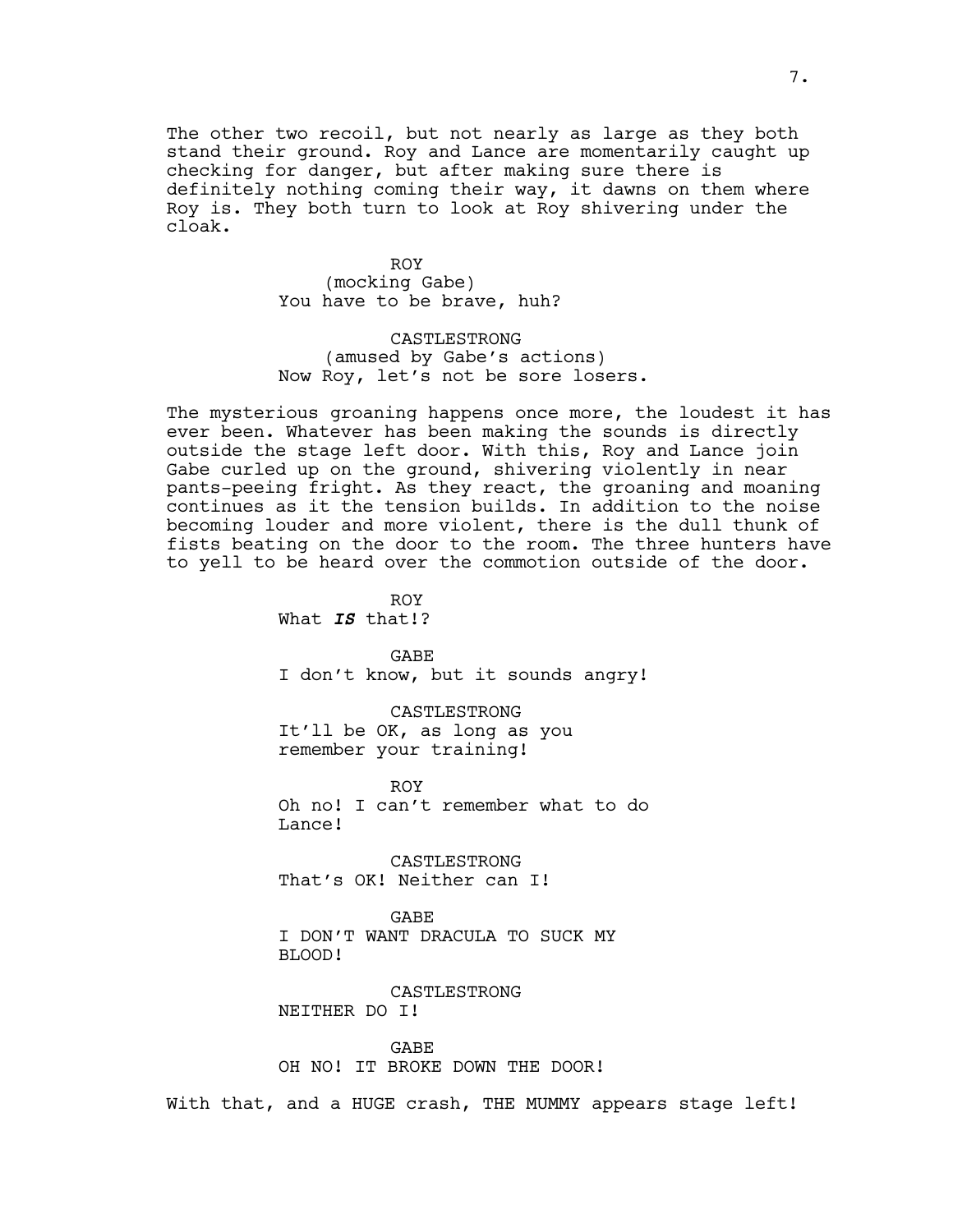THE MUMMY MRRRUUUUHHHHHHHHHHHHH!

ALL THREE HUNTERS AHHHHHHHHHHHHH!

THE MUMMY (reacting) AHHHHHHHHHHH!

There is a tense moment of the stares; the trio at the mummy, the mummy at the trio. There is several seconds of silence as the two groups process who and what is in front of them.

> CASTLESTRONG (breaking the silence) ...yoooouuu're not Dracula, are you...

> THE MUMMY (just as confused as the hunters) ...No, I'm The Mummy. You don't happen to be Rex Fearless...?

CASTLESTRONG No, I'm Lance Castlestrong! Expert Hunter of the Unknown!

ROY And I'm Roy! His assistant.

CASTLESTRONG Oh yes, this is Roy. And Gabe.

GABE (still unsure) Hey.

THE MUMMY Wait... you're Lance- OH MAN! WOOO! Am I **relieved!**

CASTLESTRONG Relieved about what?

THE MUMMY Oh man, oh- it's just- that, well. I've heard of you.

CASTLESTRONG You've heard of me?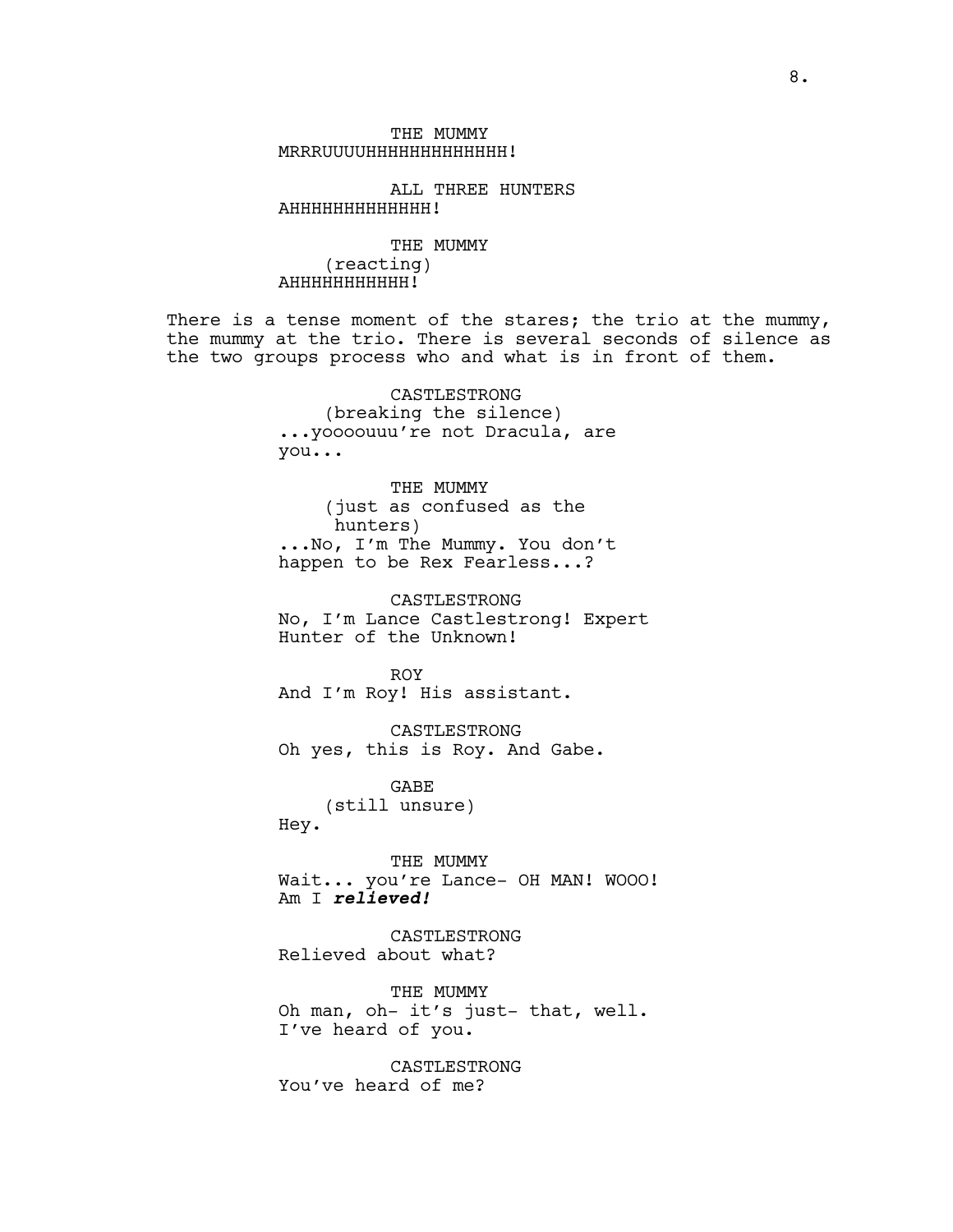## THE MUMMY

Oh yeah man, *Lance Castlestrong, Expert Hunter of the Unknown*!?

ROY

And Roy!

THE MUMMY Hey! And Roy!

CASTLESTRONG I'm still not clear on why you know me.

THE MUMMY I have heard *all* the stories, gotten all the newspaper clippings, I am your **biggest** fan Mr. Castlestrong

CASTLESTRONG (deeply flattered) **Really?** I didn't realize you monsters talked to each other.

THE MUMMY Oh yeah, we have a newsletter. That's why I am **so** relieved that I'm haunting that Fearless guy.

CASTLESTRONG Rex Fearless?

THE MUMMY Yeah, not too worried about him.

CASTLESTRONG Nah, nothing to fear from that guy. Apparently not like... (puffing out his chest) ...me.

THE MUMMY This is such a crazy coincidence.

GABE Yeah, how did you end up in Dracula's Castle?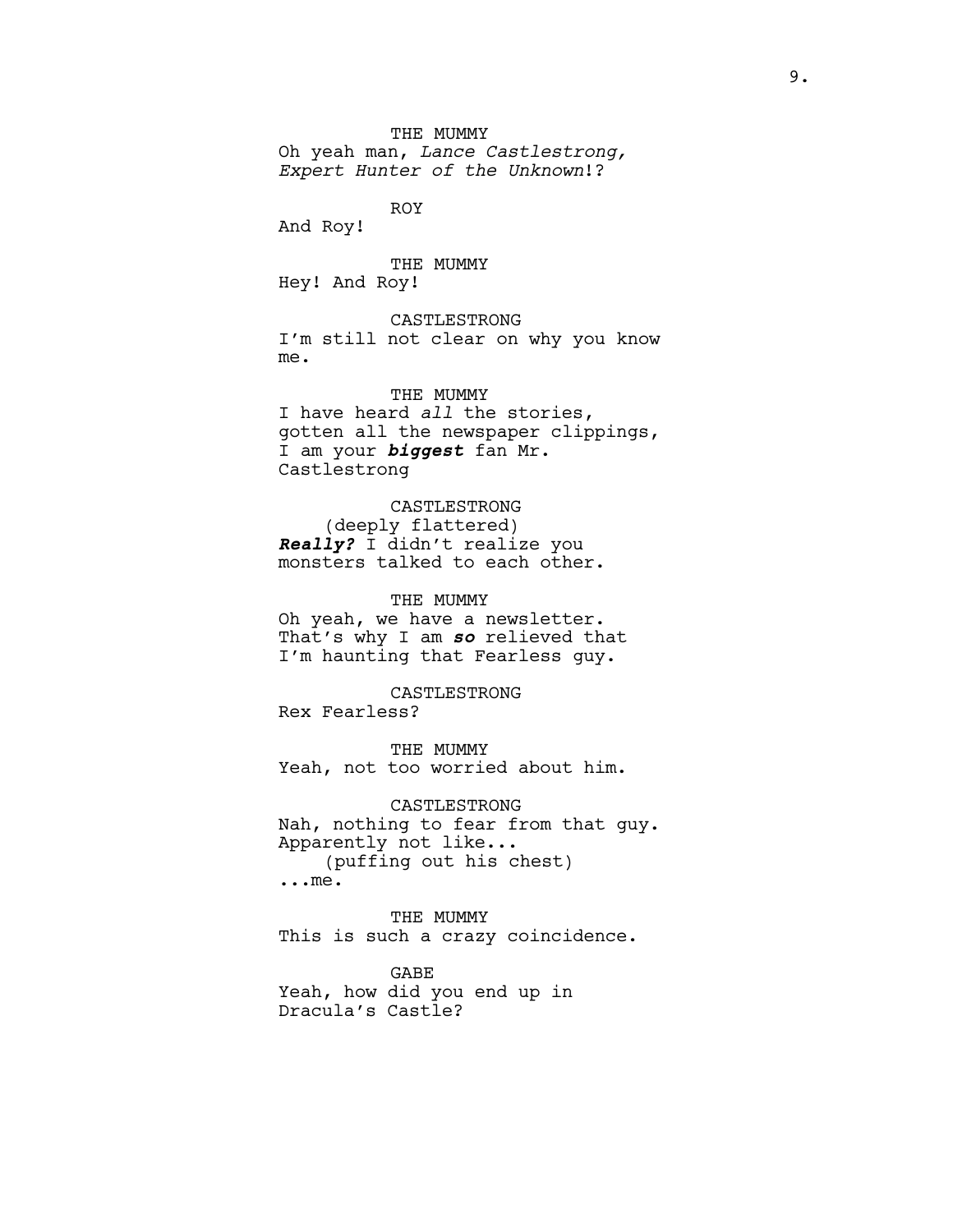# THE MUMMY

Is that where we are!? You know, I got directions from a gas station attendant about 3 miles down the road. I think I got totally turned around.

CASTLESTRONG Hey, we have a map in the carriage.

THE MUMMY You do!? Aw, that would be great!

CASTLESTRONG And hey, there might be a picture of me in there that I might be able to sign for ya.

THE MUMMY (ecstatic) REALLY!

**CASTLESTRONG** (winking) Anything for my biggest fan.

They start walking to the door and Lance puts his arm around The Mummy. They continue to talk as they walk out stage right.

> CASTLESTRONG (CONT'D) (The beginning of the conversation that trails off as they exit) And you know what? I'll even knock some of the price off for you. That autograph is only gonna be **fifteen** dollars.

THE MUMMY Gee thanks Mr. Castlestrong!

They continue to chat as they exit, with Roy and Gabe following them. The stage is empty for a moment. Then the groaning starts back up. There are two groans heard offstage, the second louder than the first. The third groan is used as the entrance noise for DRACULA jumping on stage from the left.

## DRACUL<sub>A</sub>

## BLAAAA!

He looks around.